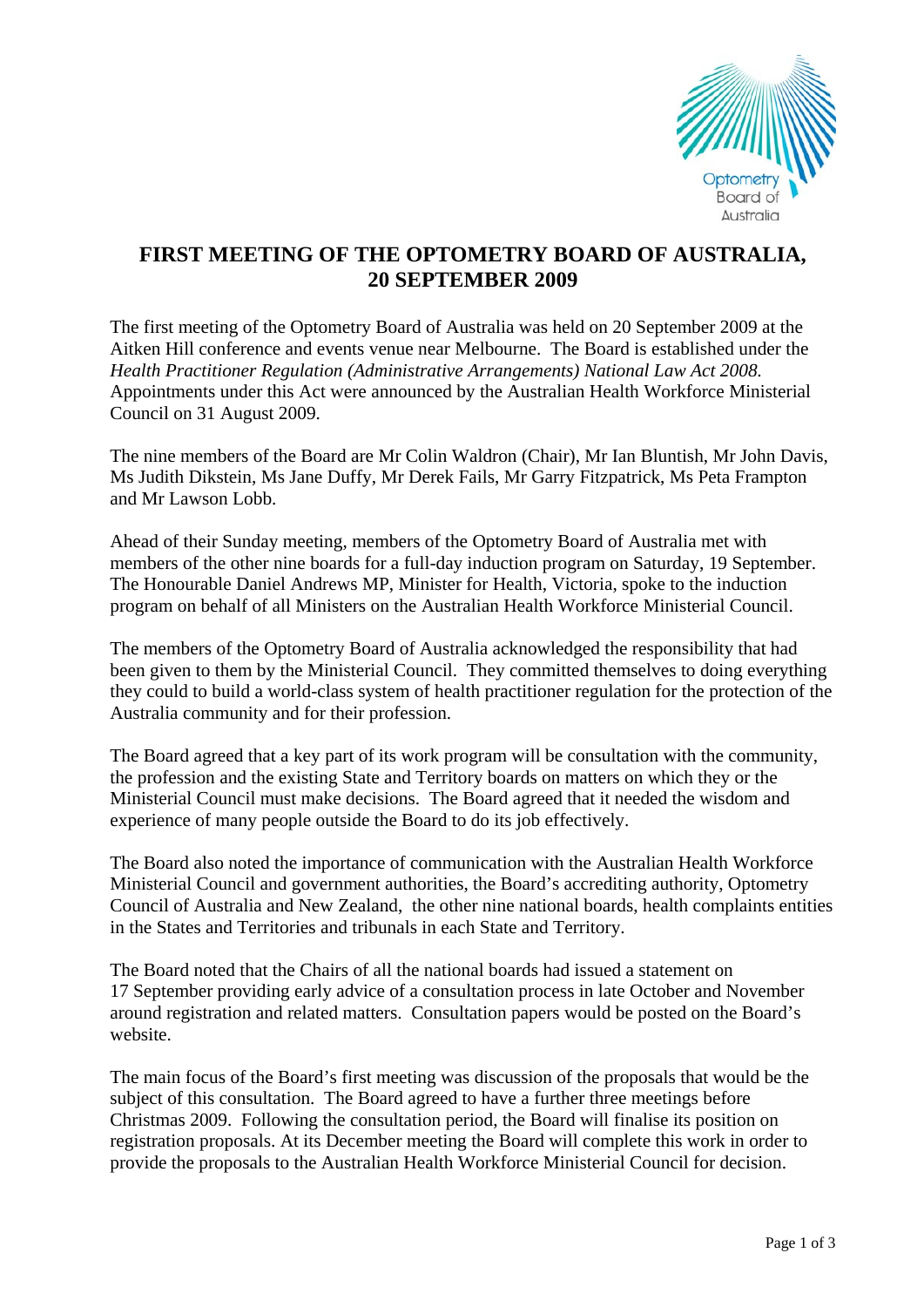The Board acknowledged the tight timetable for completion of the initial part of its work. The timetable was necessary so that all registrants could have advice ahead of the commencement day on 1 July 2010 of the new registration standards and requirements.

At its first meeting, the Board agreed to prepare for consultation in late October proposals on the following matters:

- the five mandatory registration standards, namely standards on requirements for professional indemnity insurance, matters about the criminal history of applicants for registration, requirements for continuing professional development, requirements for English language skills and requirements in relation to previous practice, and
- a proposed registration standard setting out the Board's requirements for scheduled medicines endorsement, for those optometrists who wish to be endorsed and authorised to prescribe Schedule 4 medicines as part of their optometry practice.

The Board also considered detailed proposals for how individual registrants will transition from their current registration to the new registration categories set out in the proposed National Law. The Board commissioned further work on this with a view to being able to settle those matters which did not require Ministerial Council consideration at its next meeting.

The Board considered a number of administrative and financial matters. The Board was mindful of the need to ensure the scheme ran efficiently for registrants. In light of this, the Board agreed to commence work on a target budget for 2010-11 which was based on the existing fee revenue available to current boards increased by a factor to reflect increases in the cost of living.

Further work was required on whether such a budget was practical and how it would translate into fees for registrants. The Board noted the current differences between fees in different States and Territories and also the effect of removal of fees for practitioners currently registered in more than one jurisdiction.

The Board agreed to work through a number of matters over the next two meetings in order to try to reach agreement on the services it required, the total budget and the fees to be charged to registrants for inclusion in its Health Profession Agreement with the Australian Health Practitioner Regulation Agency (AHPRA).

At this meeting, the Board considered options for structuring State and Territory boards. While the Board considered it important to retain the essential local skills and experience of existing State and Territory board members, it has decided State and Territory boards will not be required in the first instance. The Board has decided to adopt more flexible arrangements. Under the proposed legislation, the national board may appoint individuals to a list of persons approved to be appointed as members of panels. The Optometry Board of Australia will ensure that individuals from every State and Territory are included on this list and, in line with the proposed legislation, that the panel will include wherever possible at least one member from the relevant jurisdiction. The Board may also need to appoint local ad hoc committees from time to time as required, and will maintain a list of qualified local practitioners who will be called on as needed to provide advice to the national Board. The Board proposes to monitor the effectiveness and responsiveness of these arrangements, and review periodically the need for more formal structural arrangements.